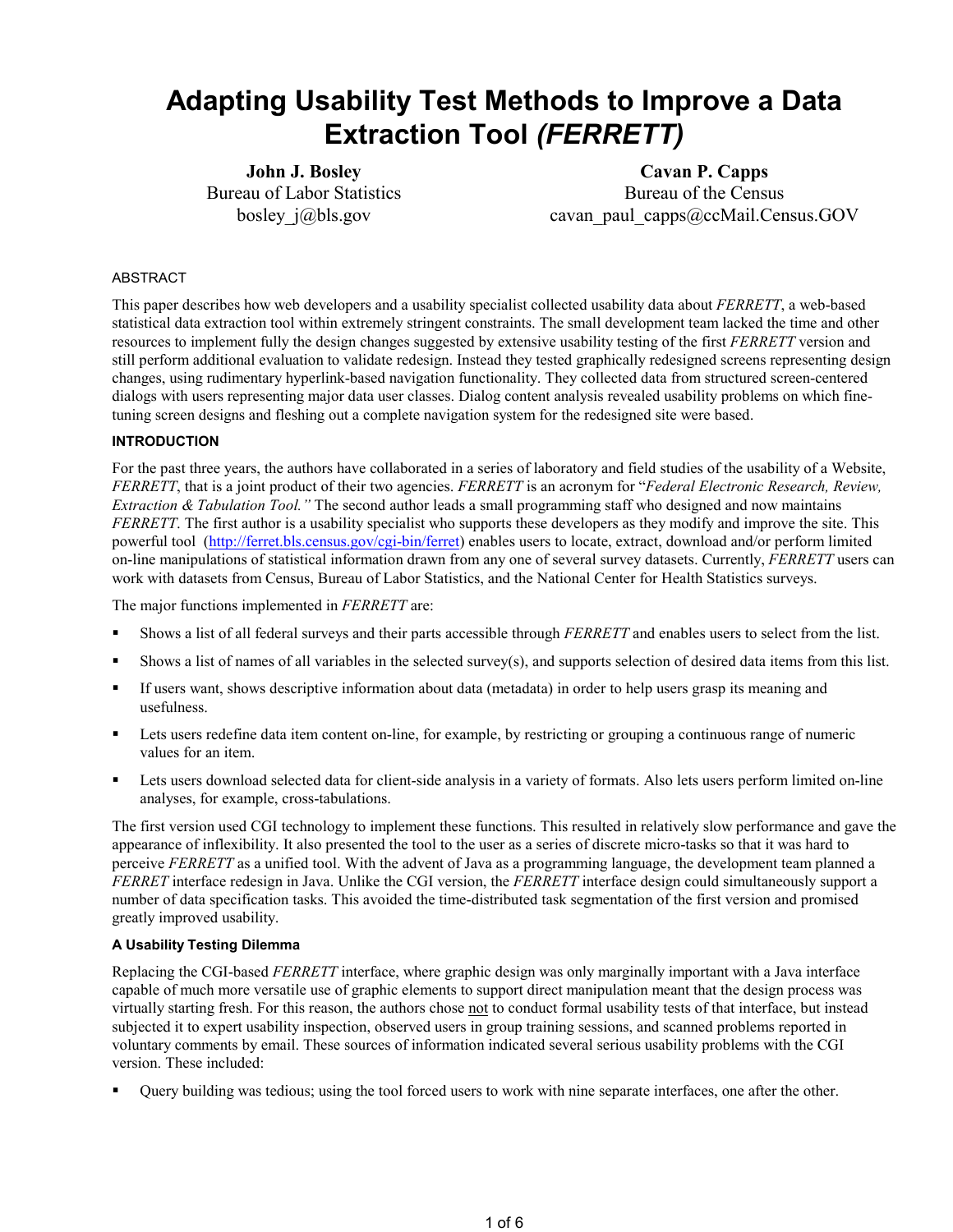- Comprehensive instructions for end-to-end *FERRETT* use appeared on just the screen following log-on. These disappeared after that screen had been bypassed and it was not possible to retrieve them without going back to the earlier screen.
- Some of these interfaces were simple, allowing only one action. Others enabled several actions, but the user was not always alerted to that fact "above the fold," so it was possible to miss viewing controls by failing to scroll, for example.
- Navigation mixed use of on-screen custom controls with dependence on use of browser controls such as "Back" in an inconsistent manner.
- Instructions and "help" were minimal and often difficult to follow; for example, the output specifications assumed familiarity with the proprietary language of the SAS data analysis package.
- Some users were disoriented by the strictly sequential task structure. Information about actions already accomplished on earlier interfaces was not always carried over fully to subsequent ones.

The team recognized adopting a more graphics-based interface approach would provide an opportunity to solve many of these problems, and making the problems explicit provided some general framework for getting started on the redesign.

The *FERRETT* development team has internalized an appreciation of usability test findings as a key source of design guidance. However, the team is small, and while it had already committed substantial resources to writing the underlying Java code that would support "back end" data location and extraction operations, it did not have the resources to build fully functional graphical interfaces for the redesigned product for realistic usability tests. This made it necessary to adapt conventional usability test methods for use with interfaces that lacked almost all responsiveness to direct manipulation. The developers used graphics software to create bitmap interface mockups for this round of testing. Each interface image had no active elements except one (or two) hyperlinks that took the user to another interface simulating controls for a different subset of *FERRETT* functions. These screen representations incorporated graphics of controls that could eventually be "hooked" to the underlying Java software and enable users to carry out data location, extraction, manipulation and if desired, downloading.

### **Methodology**

The "cognitive walkthrough" usability testing approach was adapted to this resource-poor environment. The minimal functionality of the interface mockups demanded a more intrusive approach, where the test administrator probed fairly extensively and participants were encouraged to describe expectations of control manipulations rather than commenting on actual interaction outcomes.



Figure 1: Bitmap of First Screen Redesign: " Select Survey and Variables"

This process of "structured speculation" is obviously prone to eliciting highly variable user responses, and another adaptation to conventional methodology was made in an effort to compensate for this weakness. This modification involved spreading the test sessions over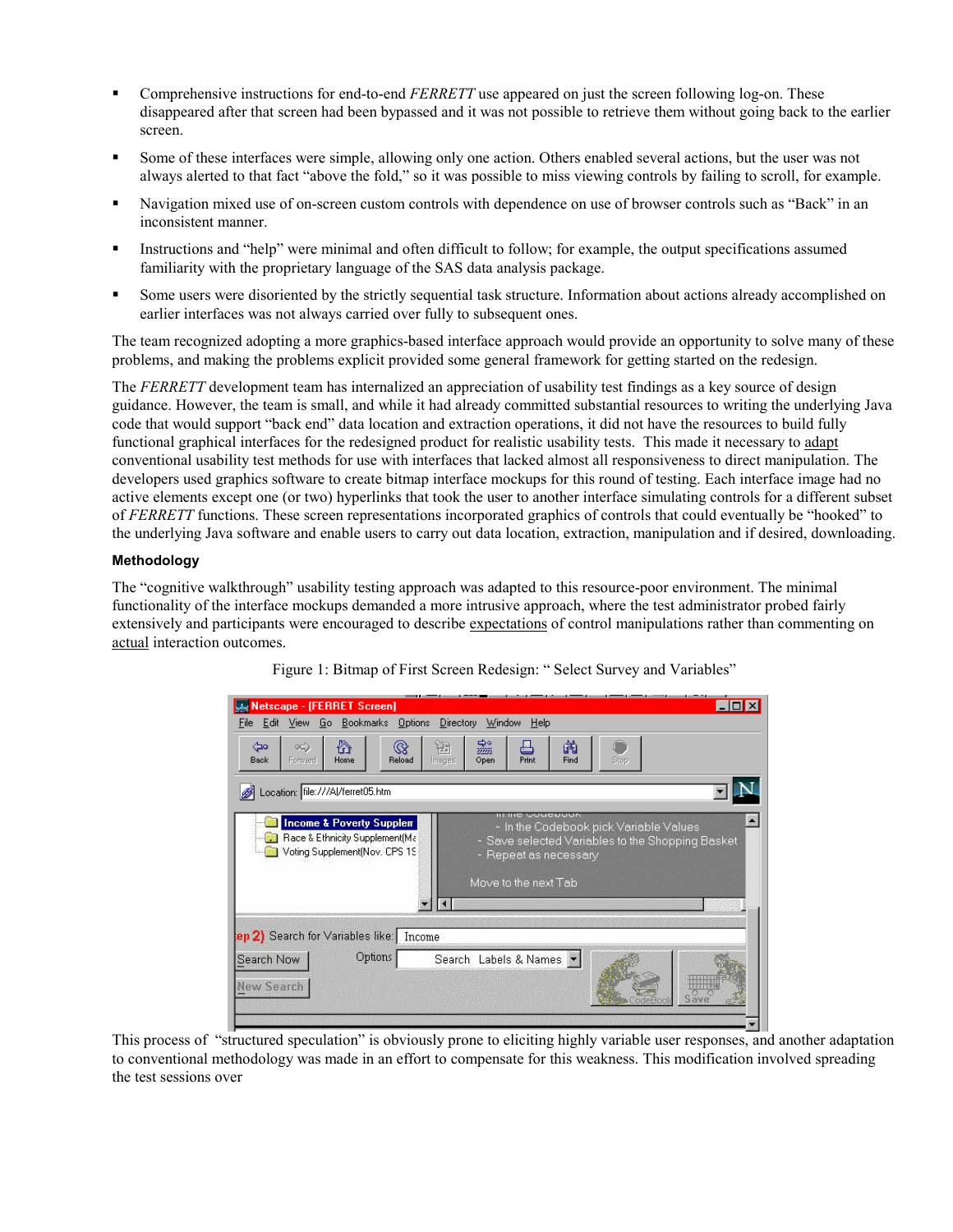Here are some of the structured questions used to elicit test participant perceptions and interpretation of the new interface design:

"This page is designed to let you select a particular survey to work with, as well as pick variables from that survey. First, study this page thoroughly and comment on any features—terminology, the written material in windows, etc. that you find hard to understand or interpret. Pay particular attention to the text in the large window to the right and tell me how well it communicates to you how to use this page. DON'T click on anything just yet.

Now, how would you find and select the most recent monthly data for the Basic CPS survey, using a feature or combination of features that you see here. What would you expect to happen when you made that selection? How would you expect the data to be presented?

Any other comments?"

The person conducting the test session would then click on a hyperlink that would bring up a screen on which the actual result of selecting a particular survey would produce in the fully operational version. This screen replaced the instructions in the large grayed window on the right with a listing of all the variables included in the Basic CPS survey, in a columnar format according to the headings shown—"In Survey," "Variable Labels," etc. The participant was asked to comment on this result; specifically, was it consistent with expectations and if not, how it differed from those expectations, or what was expected instead of what appeared.

After similar structured dialog about each new screen's content, the test conductor would navigate to the next screen (or show the participant where a hyperlink was placed and direct the participant to move forward) and the process would be repeated.

Nine volunteers, all but two of whom were BLS employees thoroughly familiar with much of the data accessible through *FERRETT* (the remaining two being graduate students in a local university economics department), took part in individual test sessions using the mockups of the redesigned interface. The results were examined for relatively clear indications of usability problems, particularly serious ones. The developers used these "findings" to make changes to the interface mockups, which were then tested in a second round of individual sessions to see if usability improved. Four BLS professionals, one policy researcher from a local non-profit institute, a journalist and a sociology graduate student participated in this round. These sessions were videotaped for review.

## **Results**

This gradual "bootstrapping" approach placed minimal demands on the over-stretched development resource pool, and yet it tentatively validated usability gains through slow but steady interface design improvements. The resulting screen design that was "frozen" in order to link its features to the underlying software and make it fully functional contained many unresolved usability problems, to be sure. However, the cumulative findings of several iterations of small, structured usability tests and accompanying incremental design improvements helped avoid "show-stopping" usability problems in the first fully-functional redesigned interface.

The redesigned screen in Figure 2 shows a number of usability enhancements to meet deficiencies the testing uncovered. This functional interface is implemented as a Java applet. The improvement include:

- Implementation of all of *FERRETT'*'s functions on just three multi-purpose screens.
- All navigation enabled by interface controls so there is no need to use browser controls at all.
- Tabs guide but do not constrain the most common task performance sequence.
- Context-appropriate guidance is continuously available in pop-up windows.
- Interface provides more capability to change selections or even start over without the need to navigate back to a fixed starting point.